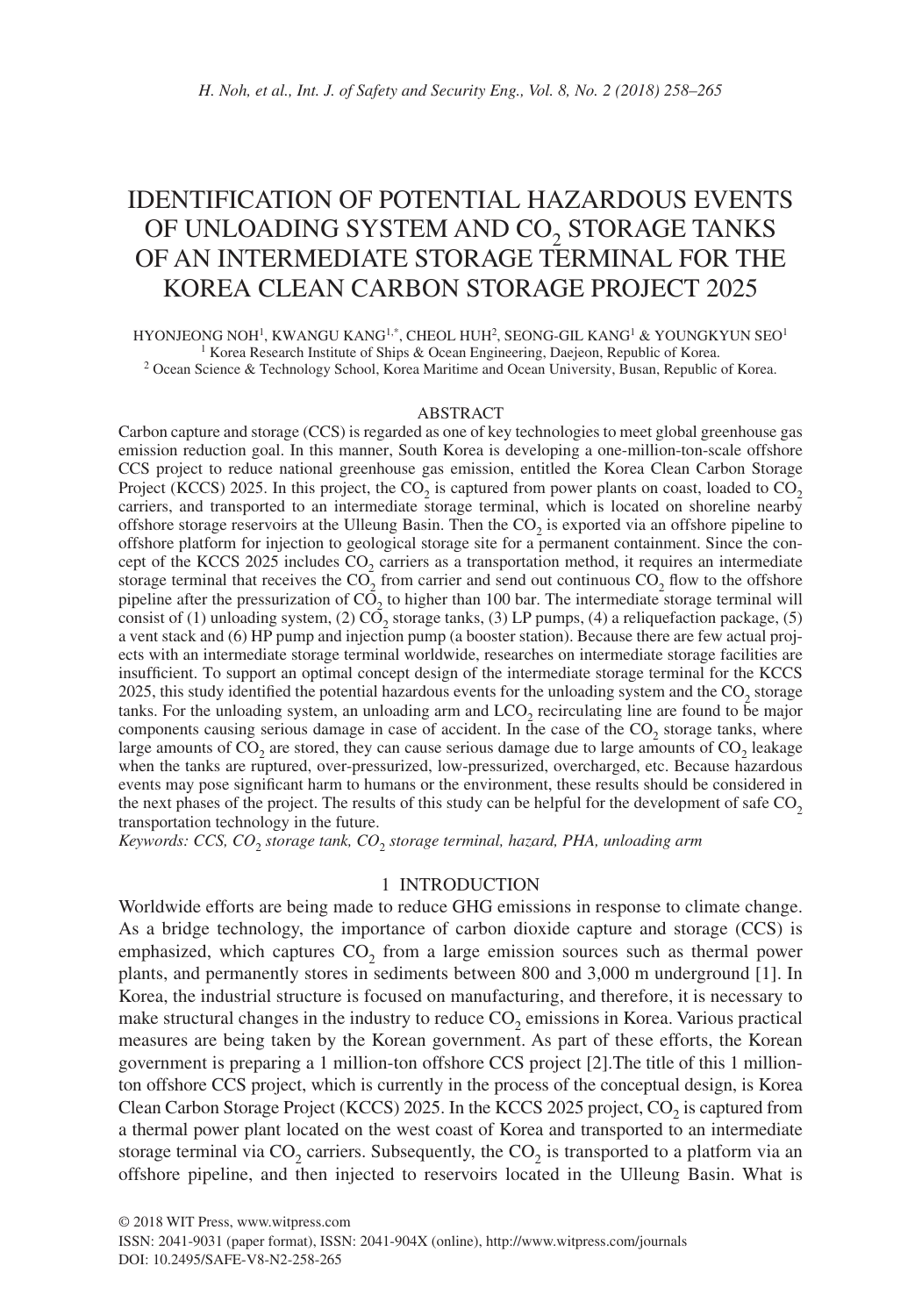notable about KCCS 2025 is that it uses  $CO<sub>2</sub>$  carriers as a transport method from the  $CO<sub>2</sub>$ source to the intermediate storage terminal. Because it is very difficult to inject the  $CO<sub>2</sub>$ continuously to offshore geological storage site directly from  $CO<sub>2</sub>$  carrier, the  $CO<sub>2</sub>$  transport method using carriers usually requires a  $CO<sub>2</sub>$  intermediate storage terminal. However, there are few studies on a  $CO<sub>2</sub>$  intermediate storage terminal, especially on the risk analysis. Based on the conceptual design of KCCS 2025, in this study, preliminary hazard analysis (PHA) is conducted on two facilities of the intermediate storage terminal, the unloading system and the  $CO<sub>2</sub>$  storage tanks. The PHA results of this study can be important on the reliability and risk analysis in the FEED study of a  $CO<sub>2</sub>$  intermediate storage terminal [3].

#### 2 CO<sub>2</sub> INTERMEDIATE STORAGE TERMINAL

The targets of this study are the unloading system and the  $CO<sub>2</sub>$  storage tanks of the  $CO<sub>2</sub>$  intermediate storage terminal of the KCCS 2025 project. The CO<sub>2</sub> intermediate storage terminal aims for temporary storage of liquid  $CO_2$  transported through 8K  $CO_2$  carriers. After pressurization and heating process at the terminal, the  $CO<sub>2</sub>$  is sent to the offshore platform for injection through the offshore pipeline.

The KCCS project uses three  $8KCO<sub>2</sub>$  carriers to transport liquefied  $CO<sub>2</sub>$  from the source to the intermediate storage terminal. The schedule of  $CO<sub>2</sub>$  carriers can vary depending on the weather, and the terminal should also act as a buffer station of  $CO<sub>2</sub>$  transportation. The temperature and pressure conditions of the  $CO<sub>2</sub>$  carrier cargo tank and the  $CO<sub>2</sub>$  storage tanks are the same at 1.5 Mpag and -27  $\degree$ C. The CO<sub>2</sub> intermediate storage terminal consists of six facilities as shown below.

- 1. Unloading system (including a vapor return arm)
- 2. CO<sub>2</sub> storage tanks
- 3. LP pumps
- 4. Reliquefaction package (including a pressure built-up vaporizer)
- 5. Vent stack
- 6. HP pump & injection pump (a booster station)

The unloading system works for liquid  $CO<sub>2</sub>$  unloading and vapor  $CO<sub>2</sub>$  loading. The  $CO<sub>2</sub>$ storage tanks store the  $CO_2$  transported from the  $CO_2$  carriers. The LP pumps act as a pressurizer to send  $CO<sub>2</sub>$  in the storage tank to the booster station. Reliquefaction package re-liquefies boiled-off vapor  $CO<sub>2</sub>$ . The pressure-built up vaporizer produces vapor  $CO<sub>2</sub>$  to prevent negative pressure in the CO<sub>2</sub> storage tank. The vent stack serves to release the vapor  $CO<sub>2</sub>$  generated in the emergency to the atmosphere. The HP pump and the injection pump are responsible for pressurizing the  $LCO<sub>2</sub>$  pressure to around 100 bar, which is suitable for  $CO<sub>2</sub>$  injection. In this study, the hazard of (1) the unloading system and (2) the  $CO<sub>2</sub>$ storage tanks are analysed, which are considered to have high risks among the above six facilities. The unloading system and the  $CO<sub>2</sub>$  storage tanks are described in more detail below.

#### 2.1 Unloading system

When the  $CO<sub>2</sub>$  carriers arrive at the  $CO<sub>2</sub>$  intermediate storage terminal located in Ulsan port,  $LCO<sub>2</sub>$  is unloaded using an unloading arm with 2000 m<sup>3</sup>/h rate. The  $LCO<sub>2</sub>$  is transported to the  $CO_2$  storage tanks through 24-inch unloading pipeline. The pressure of  $CO_2$  emitted from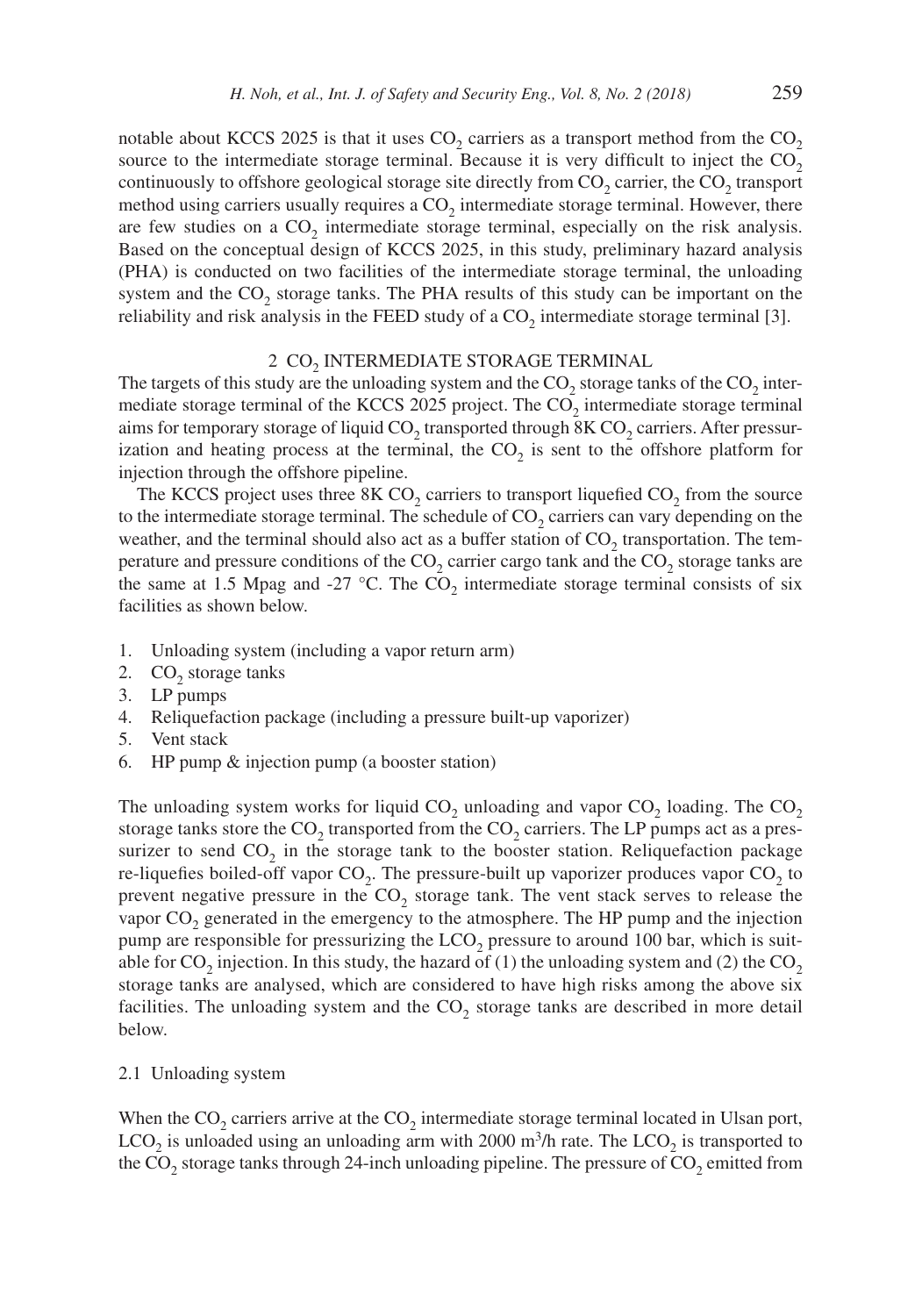the  $CO<sub>2</sub>$  carrier is designed as 2.1 Mpag considering the pressure reduction in the unloading arm and the unloading pipeline, and the height and storage condition of the  $CO<sub>2</sub>$  storage tanks. When  $LCO<sub>2</sub>$  is unloaded from the  $CO<sub>2</sub>$  carrier, the cargo tank in the carrier should be charged with the vapor  $CO<sub>2</sub>$  to prevent negative pressure in the cargo tank. For this purpose, a vapor  $CO<sub>2</sub>$  return arm and a vapor  $CO<sub>2</sub>$  return line should be installed. To maintain the temperature of the  $CO<sub>2</sub>$  unloading line, the recirculation line should be installed and some of the LCO2 separated from the HP Pump should be flowed.

The unloading system is divided into six components and PHA is performed on each component. The first component is the 14-inch unloading arm, which is responsible for unloading the LCO<sub>2</sub> transported through the CO<sub>2</sub> carrier. The second component is the vapor CO<sub>2</sub> return arm, which is responsible for loading vapor  $CO<sub>2</sub>$  into the  $CO<sub>2</sub>$  carrier to compensate for the negative pressure in the cargo tank. The third component is the 24-inch unloading line, which is the main pipeline connecting from the unloading arm to the  $CO<sub>2</sub>$  storage tank. The fourth component is the 8-inch recirculation line that circulates some LCO<sub>2</sub> separated from the booster station to keep the unloading line at a low temperature. The fifth component is a 10-inch vapor  $CO<sub>2</sub>$  return line that supplies vapor  $CO<sub>2</sub>$  to prevent negative pressure on the cargo tank of the  $CO<sub>2</sub>$  carrier. The 6th component is on-off valves.

# 2.2 CO<sub>2</sub> storage tanks

The CO<sub>2</sub> storage tanks consist of four 5,000 m<sup>3</sup> spherical tanks. The 8K CO<sub>2</sub> transported by the CO<sub>2</sub> carrier is stored in two 4K storage tanks, respectively. At the same time, vapor  $CO<sub>2</sub>$ in the tank is sent to the cargo tank of the carrier to prevent the negative pressure. LCO<sub>2</sub> in the one of the rest two tanks is transmitted through the LP pumps to the boosting station, and the other tank acts as a buffer tank. During the  $CO<sub>2</sub>$  transmission, negative pressure can be generated in the tank. It is necessary to charge vapor  $CO<sub>2</sub>$  from the vaporizer to the tank to prevent any failure of the tank induced by negative pressure.

The CO<sub>2</sub> storage tanks are divided into five components as follows. The first component is the storage tank itself. The second component is the  $24$ -inch  $LCO<sub>2</sub>$  charging line that transports the LCO<sub>2</sub> from the unloading system to the CO<sub>2</sub> storage tanks. The third component is the 6-inch LCO<sub>2</sub> transmission line connecting the storage tank to the LP pumps. The fourth component is the 2-inch pressure built-up vapor  $CO<sub>2</sub>$  line to prevent the negative pressure in the storage tanks when  $LCO<sub>2</sub>$  is transmitted to the LP pumps. The fifth component is the 3-inch vapor  $CO_2$  release line that discharges vapor  $CO_2$  from the storage tanks to the cargo tank in the carrier or reliquefaction package.

#### 3 PROCEDURE OF PHA

In this study, PHA is conducted for the unloading system and the  $CO<sub>2</sub>$  storage tanks of the  $CO<sub>2</sub>$  intermediate storage terminal. The purpose of the PHA is to identify the potential hazardous events of facilities at the conceptual design stage and to proceed FFED study taking into account the PHA results [4]. The results can be used for the reliability and risk analysis of  $CO<sub>2</sub>$  intermediate storage facilities in the future. The unloading system is divided into 6 components and the  $CO<sub>2</sub>$  storage tanks are divided into five components to perform the PHA. Subsequently, potential hazardous events are then derived for each component. After that, cause and effects, and the risk-reducing measures are derived for each event.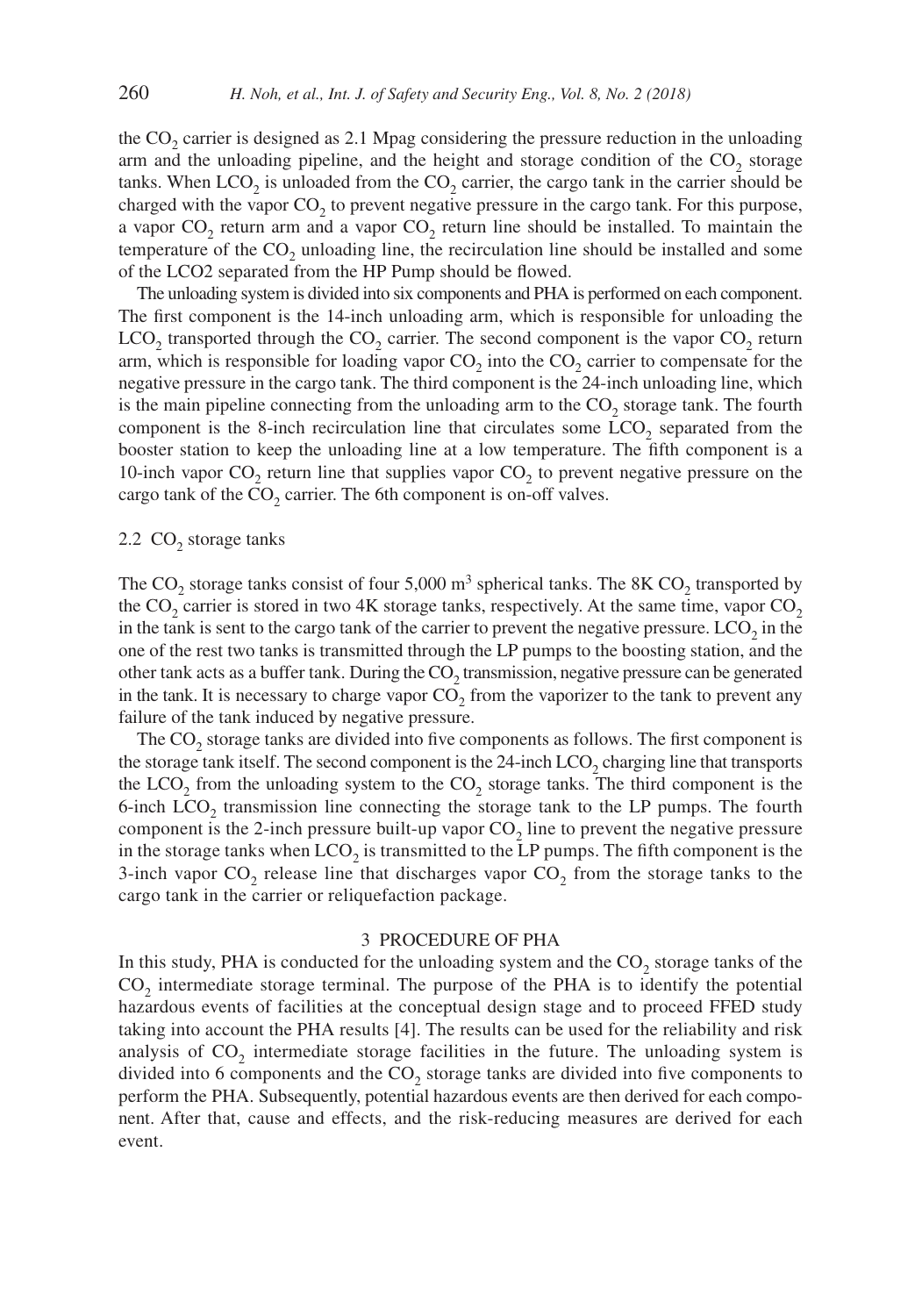# 4 RESULTS

#### 4.1 Unloading system

The unloading system consists of six components as shown in Fig. 1. Table 1 summarizes the PHA results of potential hazardous events and risk-reducing measures for each event in the unloading system. The six components can be divided into three categories depending on risk characteristics as follows.

The first category is the loading/unloading arms. Rupture in the arm or connection failure of the arm with the carrier can cause low temperature vapor and solid  $CO<sub>2</sub>$  leakage and may threaten the safety of the operator. In particular, the poor connection between the 14-inch  $LCO<sub>2</sub>$  unloading arm and the carrier is very dangerous. It is also necessary to prevent additional leakage of  $CO<sub>2</sub>$ . Moreover, the arm or the manifold of the carrier may be damaged or CO<sub>2</sub> may leaks from the unloading arm if it is out of the operating envelope due to excessive movement of the carrier by heavy weather condition. In this situation, the arm should be disconnected from the manifold of the carrier safely. In order to cope with the potential hazard that may arise in the arm, it is necessary to install an emergency shutdown valve (ESDV) to isolate the damaged areas, and to install the emergency release system (ERS) to protect the arm or manifold.

The second category is the pipelines of the unloading system. The potential hazardous events in this category include (1)  $CO<sub>2</sub>$  leakage due to rupture in the  $LCO<sub>2</sub>$  unloading line, the vapor  $CO<sub>2</sub>$  return line, and the recirculation line, (2)  $CO<sub>2</sub>$  flow rate out of normal range, or (3) pressure increase due to insulation failure. It is necessary to install an emergency shutdown device such as ESDV in case of  $CO<sub>2</sub>$  leakage due to rupture in lines. Sufficient temperature



Figure 1: Schematic diagram of unloading arm.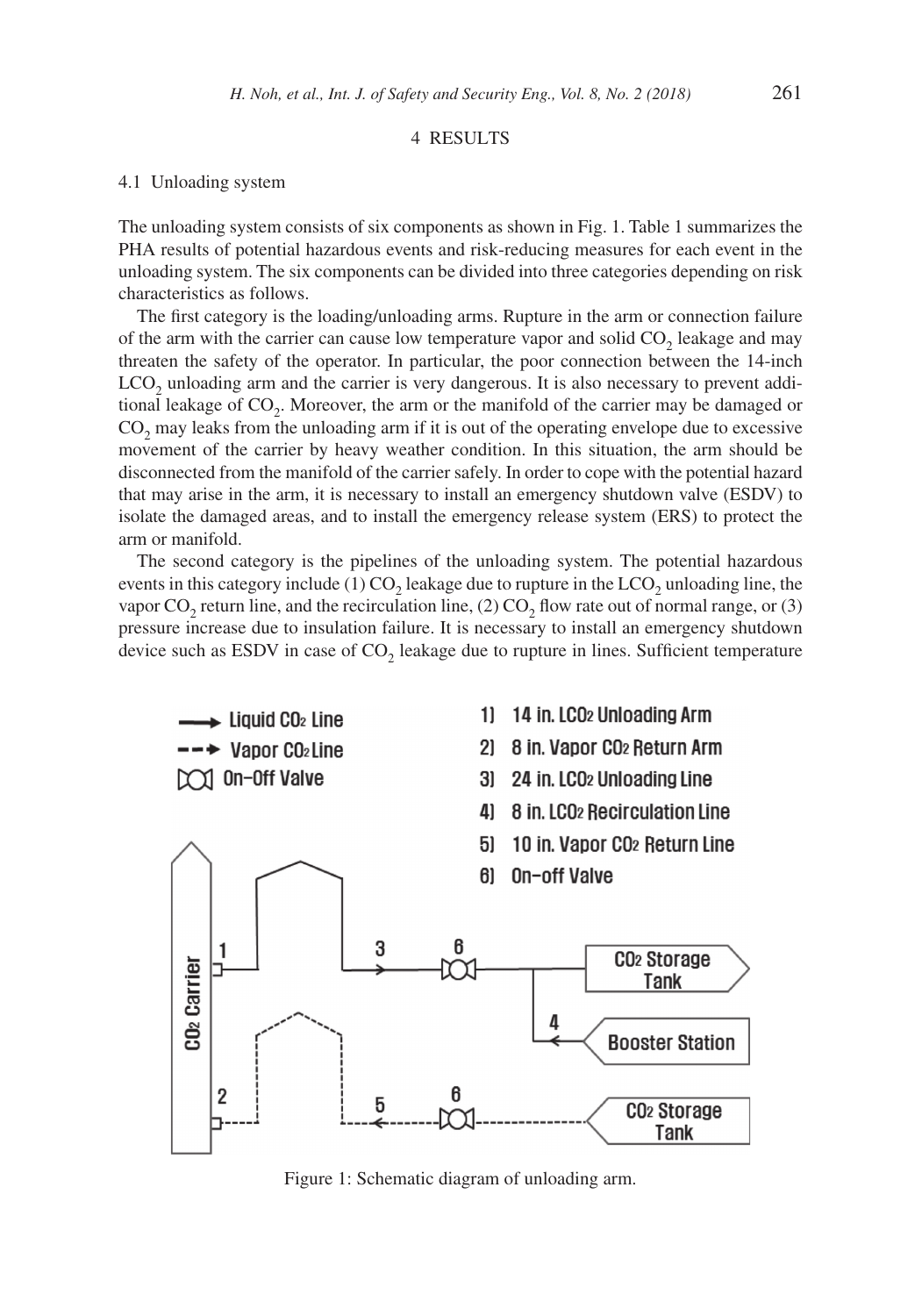|                | Com-<br>No. ponents events                                             | Potential<br>hazardous                                                                              | Effects                                                                                                                                                                                                                                                                               | Risk-reducing measures                                                                                                                                                         |
|----------------|------------------------------------------------------------------------|-----------------------------------------------------------------------------------------------------|---------------------------------------------------------------------------------------------------------------------------------------------------------------------------------------------------------------------------------------------------------------------------------------|--------------------------------------------------------------------------------------------------------------------------------------------------------------------------------|
| 1              | LCO <sub>2</sub><br>unload-<br>ing arm                                 | 14-inch Rupture or<br>leakage<br>Bad connec-<br>tion<br>Excessive the<br>$CO2$ carrier<br>movement  | • Low temperature vapor and solid<br>$CO2$ leakage, and may harm workers<br>• Low temperature vapor and solid<br>CO <sub>2</sub> leakage, and may harm workers<br>• Low temperature vapor and solid<br>CO <sub>2</sub> leakage, and may harm workers<br>• Damage of the unloading arm | • Activate ERS to<br>safely separate the<br>arm from the $CO2$<br>carrier<br>Stop the pump on the<br>$CO2$ carrier<br>• Activate ESDV                                          |
| $\overline{2}$ | 8-inch<br>vapor<br>CO <sub>2</sub><br>return<br>arm                    | Rupture or<br>leakage<br>Bad connec-<br>tion<br>Excessive the<br>$CO2$ carrier<br>movement          | • Low temperature vapor $CO2$ leak-<br>age, and may harm workers<br>• Low temperature vapor $CO2$ leak-<br>age, and may harm workers<br>• Low temperature vapor $CO2$ leak-<br>age, and may harm workers<br>• Damage of the vapor return arm                                          | • Activate ERS to<br>safely separate the<br>arm from the $CO2$<br>carrier<br>• Activate ESDV                                                                                   |
| 3              | LCO <sub>2</sub><br>unload-<br>ing line                                | 24-inch $CO_2$ surge<br>Rupture or<br>leakage                                                       | • Increase pipeline rupture possibility<br>due to pressure rise<br>$\overline{\bullet}$ CO <sub>2</sub> storage tank is depressurized<br>• $CO2$ is released around the line, and<br>pressure drop in the line<br>• $CO2$ backflow from LCO <sub>2</sub> storage<br>tank              | • Stop the pump on the<br>$CO2$ carrier spot<br>• Install PSV<br>• Activate ESDV and<br><b>ERS</b><br>• Close the valve before<br>and after the damaged<br>location to isolate |
| 4<br>5         | 8-inch<br>LCO <sub>2</sub><br>recircu-<br>lation<br>line<br>$10$ -inch | Rupture or<br>leakage<br>Temperature<br>increase due<br>to insulation<br>failure etc.<br>Rupture or | • Decrease in cooling efficiency due<br>to $CO2$ leakage<br>• Temperature increase causes mal-<br>function of entire unloading system<br>• Vapor CO <sub>2</sub> leakage                                                                                                              | • Activate ESDV when<br>low pressure detected<br>• Activate ESDV when<br>high pressure detected<br>• Install TSV<br>• Activate ESDV (and                                       |
|                | vapor<br>CO <sub>2</sub><br>return<br>line                             | leakage<br>Increase va-                                                                             | • Negative pressure and temperature<br>drop in the CO <sub>2</sub> carrier cargo tank<br>• Increase pipeline rupture possibility                                                                                                                                                      | ERS)<br>Close the valve before<br>and after the damaged<br>location to isolate<br>CO <sub>2</sub> release through a                                                            |
| 6              | On-off<br>valve                                                        | por $CO2$ flow<br>Failure to<br>open<br>Failure to<br>close                                         | due to pressure rise<br>• CO <sub>2</sub> unloading is impossible<br>• Increases the unloading system rupture<br>possibility due to pressure increase<br>$\cdot$ CO <sub>2</sub> Leakage<br>• $CO2$ backflow from the LCO <sub>2</sub><br>storage tank                                | vent stack<br>• Activate ESDV                                                                                                                                                  |

Table 1: PHA results of the unloading system.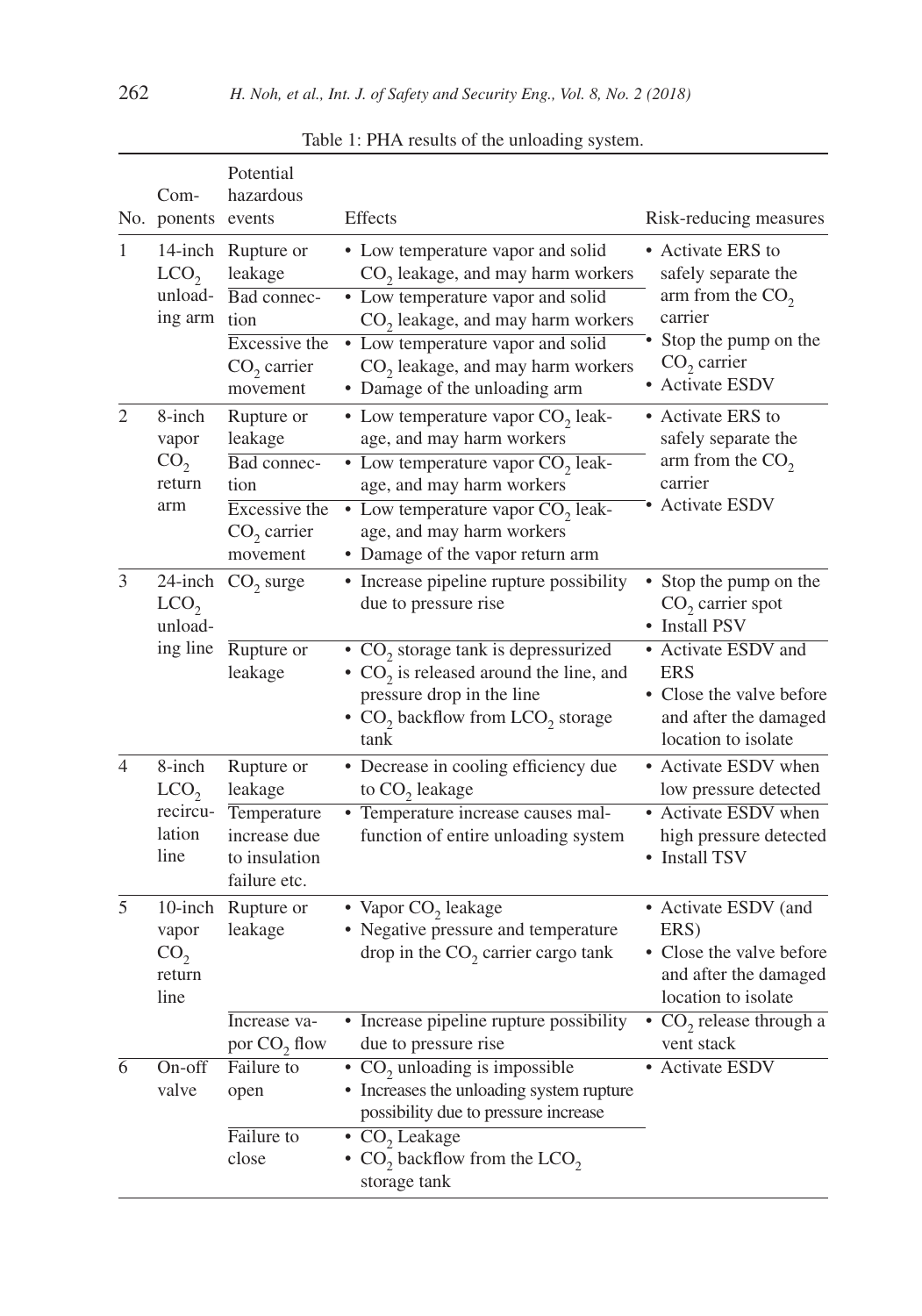safety valve (TSV) or pressure safety valve (PSV) must be installed in order to prevent damage in lines by abnormal  $CO<sub>2</sub>$  flow rate or increased temperature. In particular, the insulation failure in the 8-inch  $LCO<sub>2</sub>$  recirculation line is very dangerous because it may cause the overall temperature increase of whole unloading system. Therefore, the risk of recirculation line should be sufficiently reduced by installing TSVs.

The third category is the  $CO<sub>2</sub>$  leakage or pressure increase due to the failure of opening and closing of the on-off valves. To prevent these hazardous situations, an emergency shutdown device such as ESDV should be installed and the valves should be properly managed.

4.2  $CO<sub>2</sub>$  storage tanks

The  $CO<sub>2</sub>$  storage tanks consist of five components, as represented in Fig. 2. Table 2 summarizes the PHA results of potential hazardous events and risk-reducing measures for each event in the  $CO<sub>2</sub>$  storage tanks. The 5 components can be divided into two categories depending on risk characteristics as follows.

The first category the storage tanks them. The main hazardous situations of the storage tanks may be overpressure / low pressure / overcharge due to operational error or leakage caused by rupture. If rupture or leakage occur in the  $CO<sub>2</sub>$  storage tanks due to various situation such as drop object, about  $4K CO<sub>2</sub>$  may be leaked, which could lead to disastrous accidents. Therefore, the material and thickness of the tanks should be properly designed so that it will not be affected by various accidents. If overpressure or overcharging situations occur, it can also result in a major accident. PSV valves, level alarms must be installed to manage this situation. Also, ESDV should be installed to stop the  $CO<sub>2</sub>$  charging process. Low pressure in the tank can also lead to very dangerous situations. In this case, the low-pressure in the  $CO_2$  tank should be managed by supplying vapor  $CO_2$  through the pressure built-up vapor line.

The second category is pipelines attached to the  $CO<sub>2</sub>$  storage tanks. The possibility of rupture of pipelines is relatively small, but it can cause  $CO<sub>2</sub>$  leakage or low pressure in the  $CO<sub>2</sub>$ storage tanks. In order to manage this situation, it is necessary to install a low-temperature sensor around pipelines to detect the leak and install ESDV to isolate the rupture area in the pipeline.



Figure 2: Schematic diagram of the  $CO<sub>2</sub>$  storage tanks.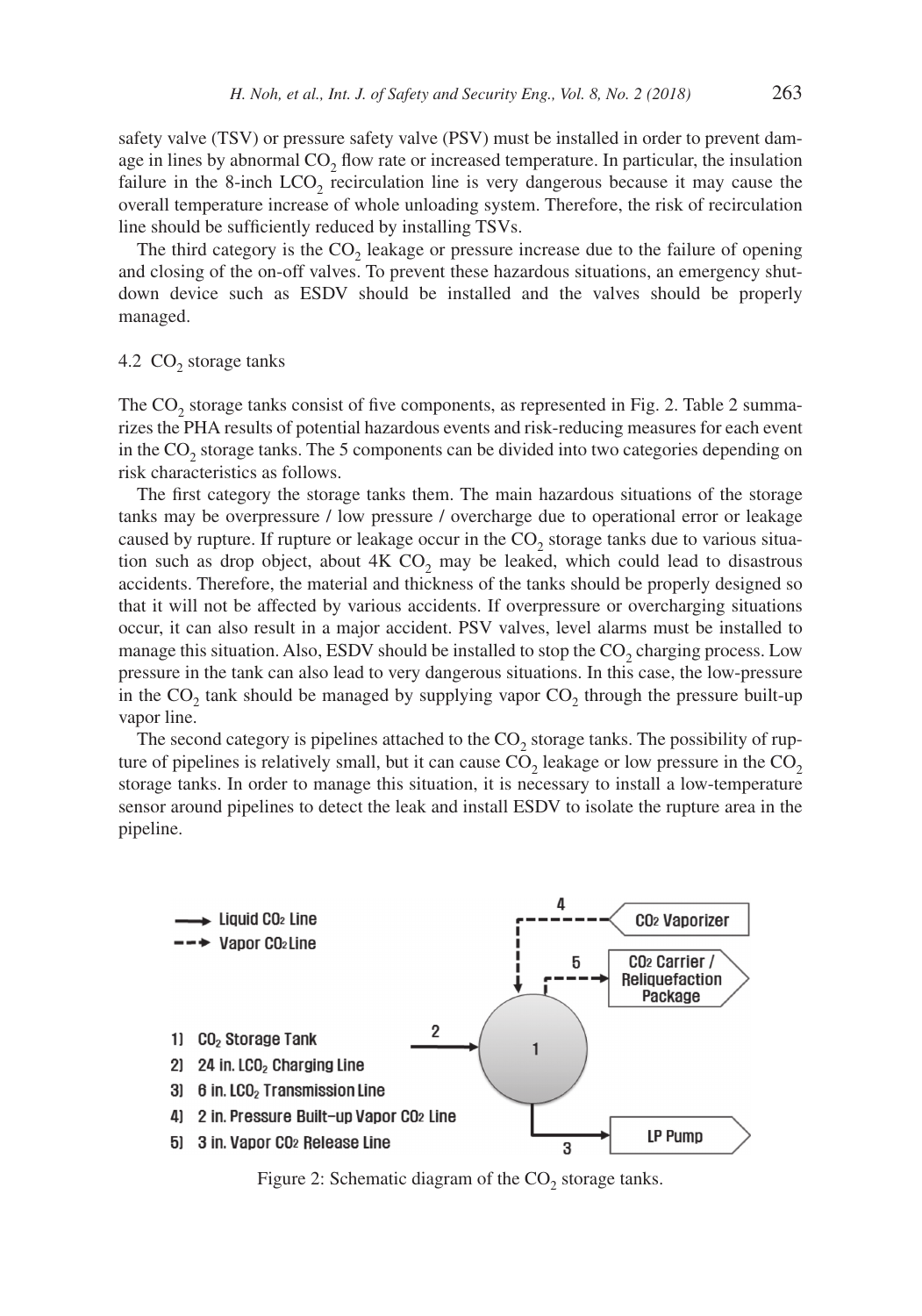|                | No. Components                                                | Potential<br>hazardous<br>events | <b>Effects</b>                                                                                                                                  | Risk-reducing measures                                                                                                                                                                                                                                                         |
|----------------|---------------------------------------------------------------|----------------------------------|-------------------------------------------------------------------------------------------------------------------------------------------------|--------------------------------------------------------------------------------------------------------------------------------------------------------------------------------------------------------------------------------------------------------------------------------|
| 1              | $CO2$ storage<br>tank                                         | Rupture<br>or leak-<br>age       | • $CO2$ is released around<br>the storage tank, and<br>can affect the nearby<br>tanks                                                           | • Ensure that the material and<br>thickness of the tank are<br>safely designed                                                                                                                                                                                                 |
|                |                                                               | sure                             | Overpres- • If the pressure exceeds<br>the design pressure<br>of the storage tank,<br>rupture or leakage can<br>occur at the vulnerable<br>part | • Install PSV                                                                                                                                                                                                                                                                  |
|                |                                                               | sure                             | Low pres- • Rupture or leakage can<br>occur at the vulnerable<br>part                                                                           | • Charge vapor $CO2$ through<br>the pressure built-up vapor<br>$CO2$ line from the vaporizer                                                                                                                                                                                   |
|                |                                                               | Over-<br>charge                  | • $CO2$ is released around<br>the storage tank, and<br>can affect the nearby<br>tanks                                                           | • If the level is above 95%, the<br>alarm sounds.<br>• If the level is above 98%,<br>close the valve(or ESDV) in<br>the $LCO2$ charging line                                                                                                                                   |
|                |                                                               | Turnover                         | • Pressure increase in the<br>storage tanks                                                                                                     | Safety design needed consid-<br>٠<br>ering the turnover situation                                                                                                                                                                                                              |
| $\overline{2}$ | 24-inch<br>$LCO2$ charg-<br>ing line                          | Rupture<br>or leak-<br>age       | • Pressure drop in the<br>$CO2$ storage tank<br>• $CO2$ is released around<br>the line                                                          | • Install a low-temperature<br>sensor around the pipeline to<br>detect $CO2$ leakage.<br>• Install ESDV as close as pos-<br>sible to the storage tank                                                                                                                          |
| $\overline{3}$ | $\overline{6}$ -inch LCO <sub>2</sub><br>transmission<br>line | Rupture<br>or leak-<br>age       | • $CO2$ storage tank is<br>depressurized<br>• $CO2$ is released around<br>the line                                                              | • Install a low-temperature<br>sensor around the pipeline to<br>detect $CO2$ leakage.<br>• Install ESDV as close as pos-<br>sible to the storage tank                                                                                                                          |
| 4              | 2-inch pres-<br>sure built-up<br>vapor $CO2$<br>Line          | Rupture<br>or leak-<br>age       | • $CO2$ storage tank is<br>depressurized<br>• $CO2$ is released around<br>the line                                                              | • Install a low-temperature<br>sensor around the pipeline to<br>detect $CO2$ leakage.<br>• Stop LCO <sub>2</sub> transmission to<br>LP pumps<br>• Install ESDV as close as pos-<br>sible to the vaporizer<br>• Install check valve as close as<br>possible to the storage tank |

Table 2: PHA results of the  $CO<sub>2</sub>$  storage tanks.

*(Continued)*